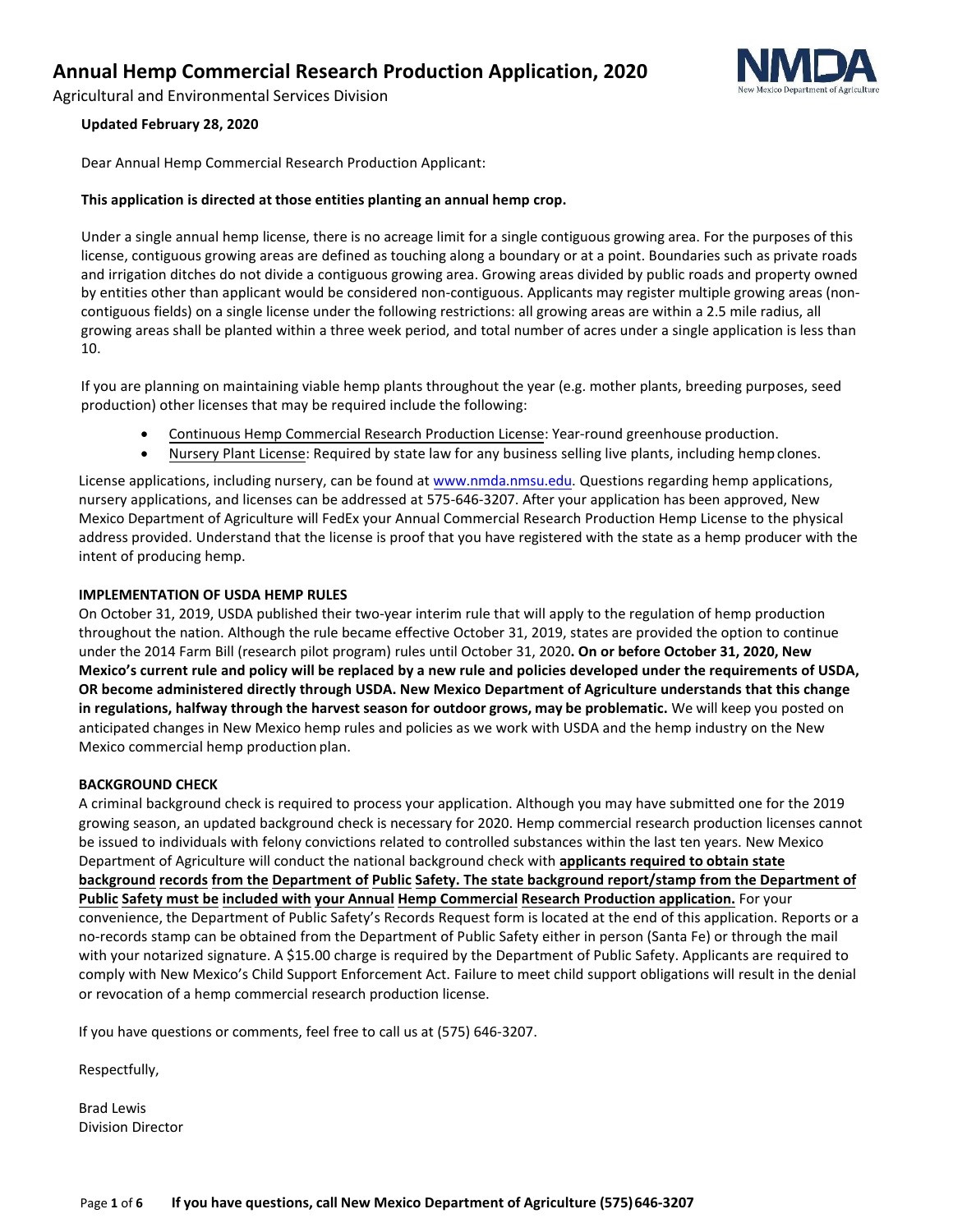

Agricultural and Environmental Services Division

**Annual Hemp Commercial Research Production License** is intended for growers that will be planting only for annual production of hemp. The Annual Hemp Commercial Research Production License is not intended for growers maintaining viable hemp plants throughout the year as part of a greenhouse or plant nursery operation. Forms can be filled electronically before printing or printed and filled by hand before mailing. Ensure fees are submitted with a complete application. Applications that contain errors or are illegible will be returned for corrections. **License expires 240 after date of issuance, please ensure you will be harvesting within the 240 day period**. Federal law precludes the state from issuing a hemp commercial research production license to an applicant that has been convicted of a felony related to controlled substances within the last ten years. Applicants are required to fill out the Annual Hemp Commercial Research Production License application, calculate fees, sign the acknowledgment form, and return a completed application (including state background information, check or money order) to:

Physical Address:

New Mexico Department of Agriculture Entomology and Nursery Industries 3190 S. Espina Las Cruces, NM 88003

| <b>Mailing Address:</b>                                                          |
|----------------------------------------------------------------------------------|
| New Mexico Department of Agriculture<br><b>Entomology and Nursery Industries</b> |
| MSC 3BA                                                                          |
| New Mexico State University                                                      |

P.O. Box 30005 Las Cruces, NM 88003

**Applicant Information:**

|                                   | Legal Last Name                               | Legal First Name |                                                     | Middle           |
|-----------------------------------|-----------------------------------------------|------------------|-----------------------------------------------------|------------------|
|                                   | Email address                                 |                  | Cell Tele #                                         |                  |
|                                   | Additional Contact Person (i.e. Farm Manager) |                  | Cell Tele #                                         |                  |
|                                   | Email address                                 |                  | Business name to include on license (if applicable) |                  |
| <b>Business Mailing Address</b>   |                                               |                  |                                                     |                  |
|                                   |                                               |                  |                                                     |                  |
|                                   |                                               |                  |                                                     |                  |
| <b>Business Physical Address:</b> |                                               |                  |                                                     |                  |
|                                   |                                               |                  |                                                     |                  |
|                                   |                                               |                  |                                                     |                  |
|                                   |                                               |                  |                                                     |                  |
| For Office Use only:              |                                               |                  |                                                     |                  |
|                                   |                                               |                  |                                                     |                  |
|                                   |                                               |                  |                                                     |                  |
|                                   |                                               |                  |                                                     | Check #: $\zeta$ |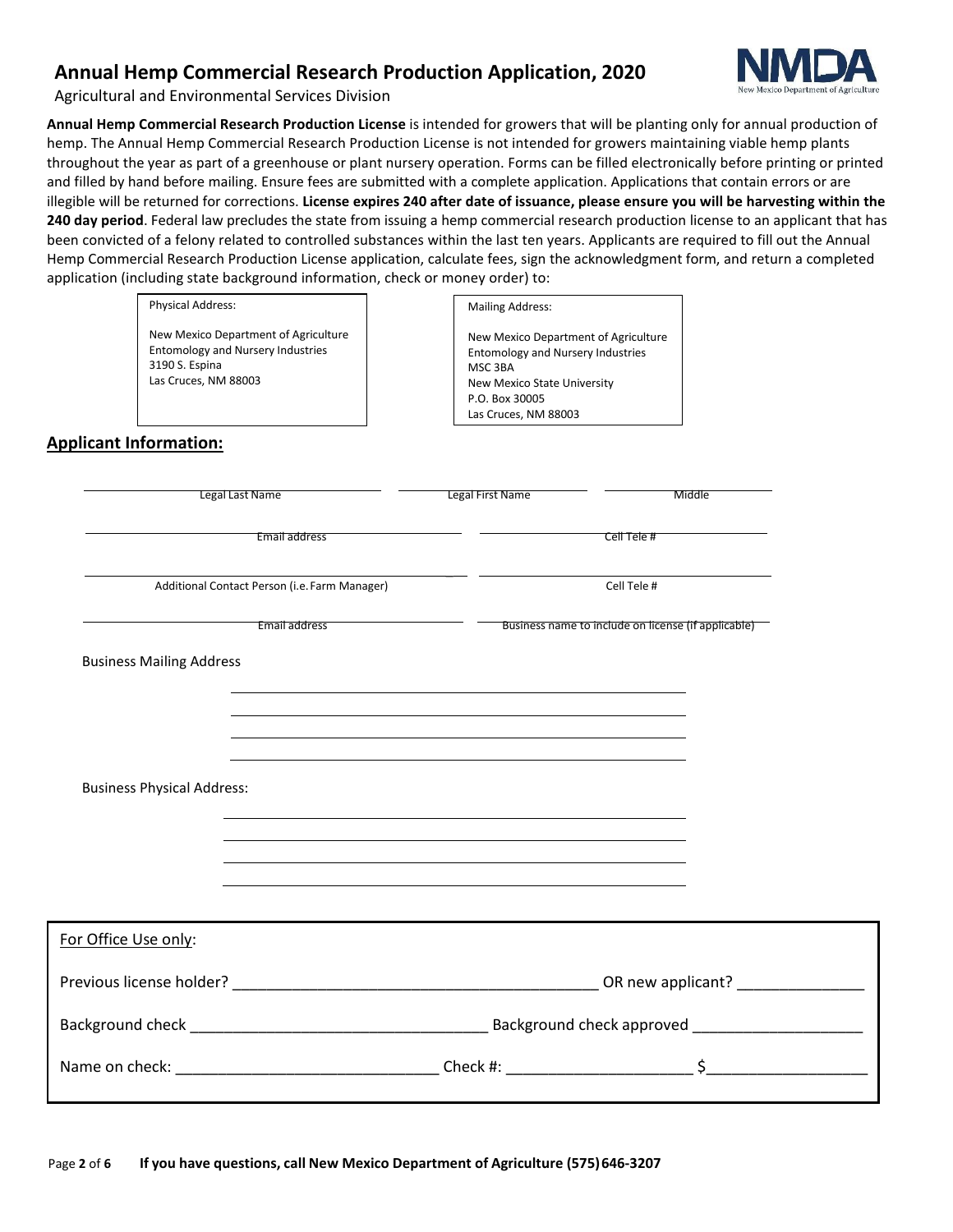

Agricultural and Environmental Services Division

#### **Growing Area 1:**

There is no acreage limit for a single contiguous growing area. Multiple growing areas (non-contiguous) can be included in one license under the following conditions: each growing area is within a 2.5 mile radius of a central point, the total acreage for all locations does not exceed 10 acres under one license, and all acres shall be planted within a three week period. Growing areas covered under one license must be owned or leased by a single licensee. Growing areas outside a 2.5 mile radius or in excess of 10 non-contiguous acres are required to be registered under a separate license.

1. Growing area location: Latitude (Decimal Degreesi.e., 32.86312): Longitude (Decimal Degreesi.e., -106.294074): County: Nearest Town/City:

*(Open Google Maps in your internet browser, navigate to growing location and click the mouse. White box will appear at bottom of screen with decimal degree coordinates in gray text.)*

2. Are you the owner of the property?  $\Box$  Yes  $\Box$  No *If the answer is no, you are required to complete the Hemp Cultivation Landowner Affidavit document and include it with this application. This document is available on the NMDA website.*

#### 3. Township/Range/Section data:

Go to www.earthpoint.us/TownshipsSearchByLatLon.aspx and enter GPS coordinates from line 1 above to get your Township, Section, and Range. If results for this growing area are a part of a land grant and survey data does not exist, please enter N/A below and fill in name of land grant:

| Township (T) | Range (R) | Section (S) |
|--------------|-----------|-------------|
| (Ex: T17S)   | (Ex: R6E) | (Ex: S2)    |

4. Total number of acres (Single decimal accuracy, e.g. 4.1) designated for hemp production at this

growing area acres. Estimated planting date: Estimated harvest date:

#### 5. Description of operation, check all that apply:

| $\Box$ Bio fuels $\Box$ CBD extraction $\Box$ Clonal production $\Box$ Cosmetic/beauty products $\Box$ Dietary supplement |
|---------------------------------------------------------------------------------------------------------------------------|
| $\Box$ Genetic development $\Box$ Fiber $\Box$ Food/drink additives $\Box$ Grain $\Box$ Hempcrete $\Box$ Seed production  |
| $\Box$ Smokable flower/pre-rolls $\Box$ Other:                                                                            |

6. Provide hemp varieties to be maintained at this growing area. Amendments to your variety list can be made by submitting changes, in writing, to New Mexico Department of Agriculture. Additional varietal fee may apply.

|                | <b>Variety Name/Identifier</b> | <b>Estimated number of</b><br>acres |    | <b>Variety Name/Identifier</b> | <b>Estimated number of</b><br>acres |
|----------------|--------------------------------|-------------------------------------|----|--------------------------------|-------------------------------------|
| 1              |                                |                                     | 6  |                                |                                     |
| $\overline{2}$ |                                |                                     | 7  |                                |                                     |
| 3              |                                |                                     | 8  |                                |                                     |
| 4              |                                |                                     | 9  |                                |                                     |
| 5              |                                |                                     | 10 |                                |                                     |

*Additional growing area forms are available on the NMDA website. Fill out additional growing area forms as needed and include them with this application. If*  number of varieties exceed 10 for this growing area (#1), include additional varieties on a separate sheet of paper (include growing area number, i.e., 1, 2, 3...).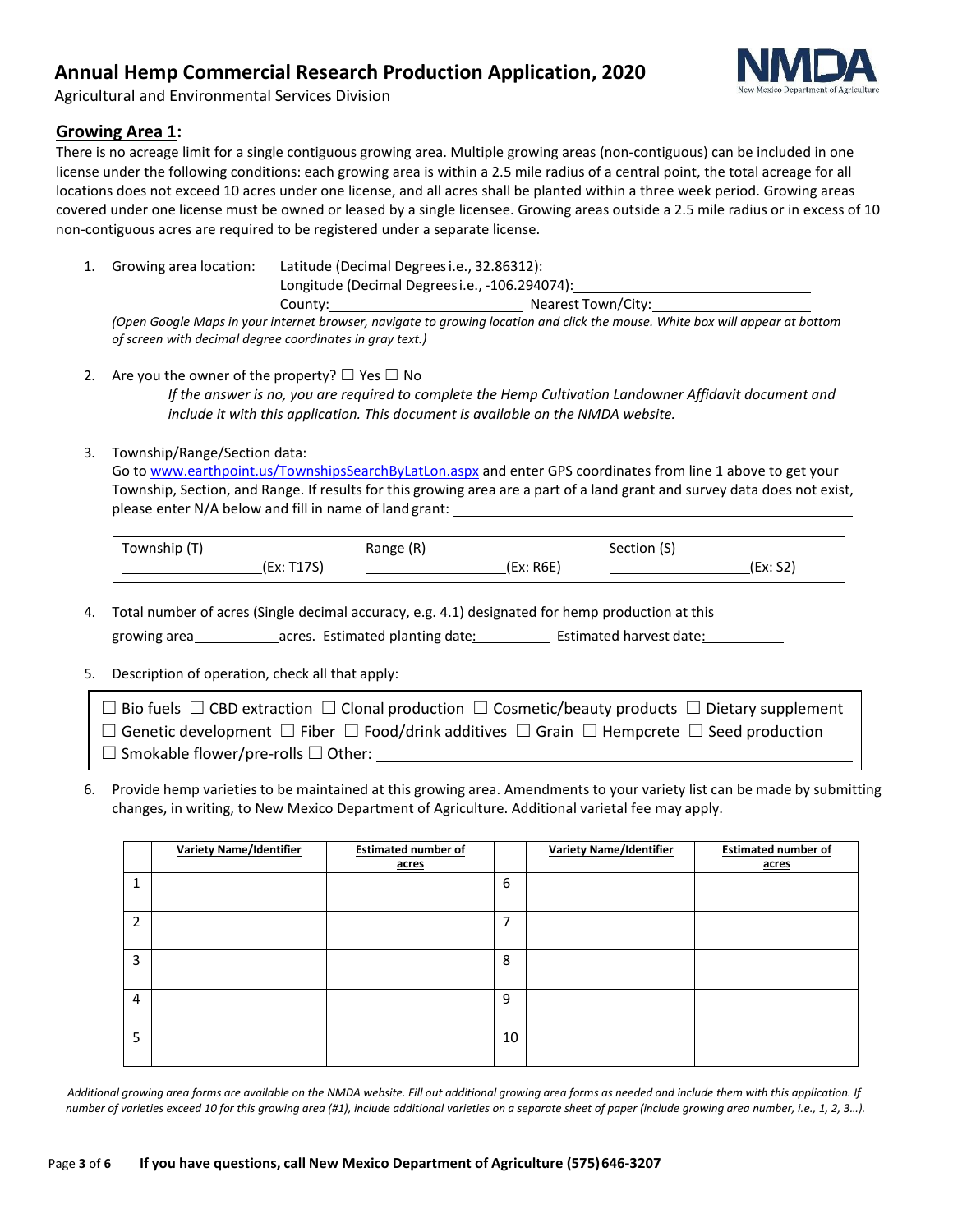Agricultural and Environmental Services Division



### **Growing Area Map/Sketch:**

In the space provided below, provide a sketch of the field **including dimensions** (in feet) and **areas planted to specific hemp varieties** for growing area #1. Alternatively, you may attach a printed map or satellite imagery with dimensions and hemp varieties listed in this application.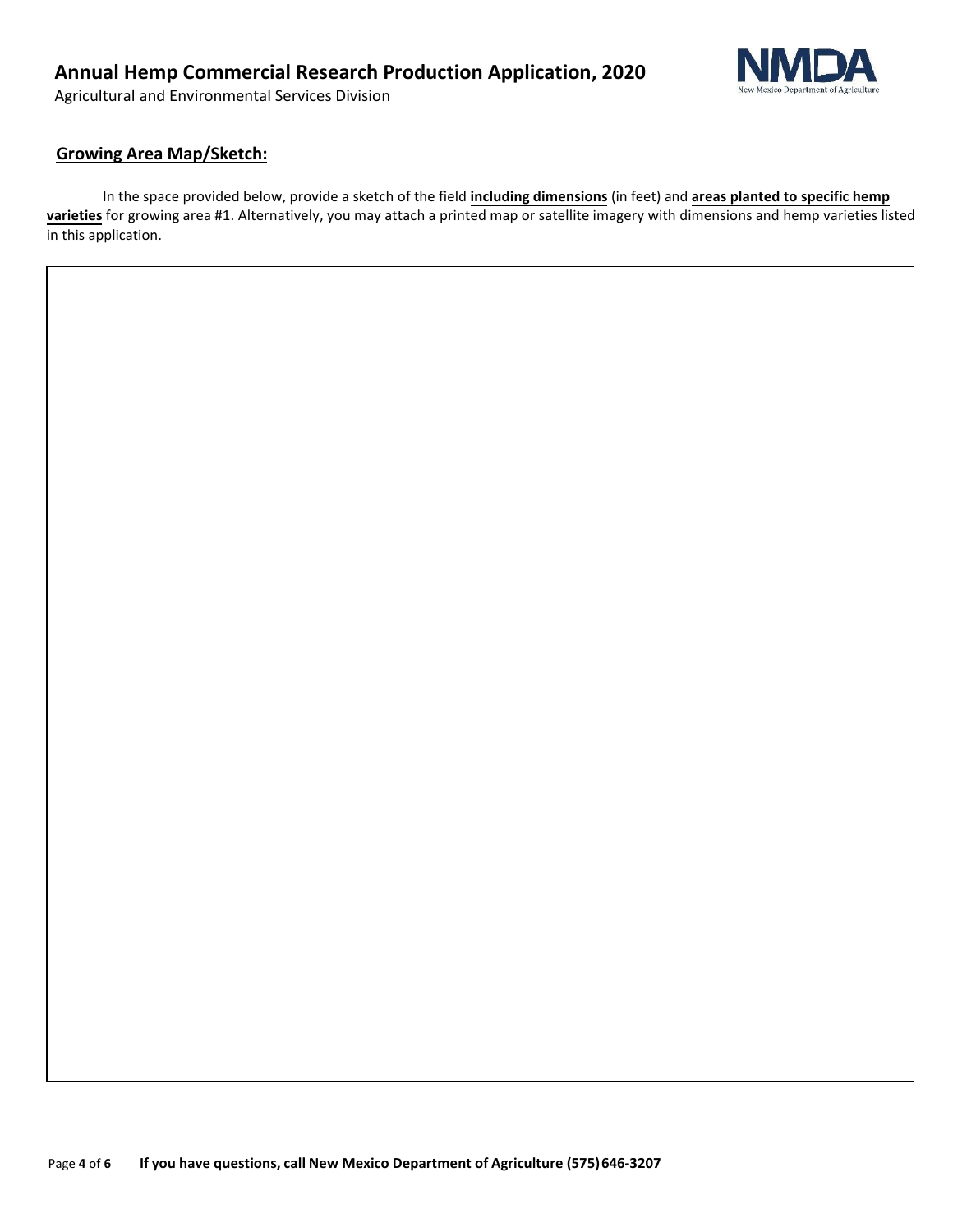

Agricultural and Environmental Services Division

**Fees:** *(auto-fill not available to calculate fees, enter manually)*

|                                                                                        | (minimum \$6.00)  |
|----------------------------------------------------------------------------------------|-------------------|
|                                                                                        | (minimum \$10.00) |
| 4. Total fee enclosed with application (sum of dollar amounts in 1, 2, and 3 above) \$ |                   |

*Ensure fee payment, in the form of check or money order, is included with your application. Fees based on: \$650.00 registration fee + \$6.00 / acre of hemp production + \$10.00 per variety. Once payment is processed, refunds are not available or transferable to another license.*

#### **Acknowledgments:**

- 1. Terms of this application and license are subject to change during the 2020 growing season in order to meet United States **Department of Agriculture (USDA) requirements per USDA Agricultural Market Service (AMS) Domestic Hemp Production Program interim final rule published on October 31, 2019. Interim final rule full text can be found at: [https://www.federalregister.gov/documents/2019/10/31/2019-23749/establishment-of-a-domestic-hemp-](https://www.federalregister.gov/documents/2019/10/31/2019-23749/establishment-of-a-domestic-hemp-production-program) production[program](https://www.federalregister.gov/documents/2019/10/31/2019-23749/establishment-of-a-domestic-hemp-production-program)**
- **2.** Licensee understands hemp produced under the terms of thislicense is part of a research pilot program and data on hemp production may be requested of the license holder.
- **3.** Understand that possession of viable hemp plants without a valid Annual or Continuous Hemp Commercial Research Production License is a violation of state law. Annual or Continuous Commercial Research Hemp Production License cannot be transferred to another individual, business, orentity.
- **4.** Licensee hasreviewed all local laws and ordinances for any provisions prohibiting production of hemp at the growing location specified in this application. E.g., water sources, agricultural limitations, zoning.
- **5.** Understand that possession of an NMDA Annual Hemp Commercial Research Production License does **NOT** imply or constitute ownership of a given hemp crop.
- **6.** Understand hemp, covered under thislicense, cannot be harvested without New Mexico Department of Agriculture issued documents authorizing harvest of specific varieties listed.
- **7.** Agree to complete harvest of compliant hemp varieties within specific dates provided by New Mexico Department of Agriculture. Understand hemp varieties, not harvested by the required harvest date; may be subject to additional sampling to determine THC values; or may be subject to destruction or disposed of in a manner approved by the New Mexico Department of Agriculture.
- **8.** Agree to complete post-harvest crop destruction within specific dates provided by New Mexico Department of Agriculture.
- **9.** Accept financial responsibility for expenses associated with destruction or disposition of non-compliant cannabis varieties (i.e., in excess of .3% THC) and for post-harvest crop destruction or disposition.
- **10.** Understand licensees involved in the production of clones or seed for the purpose of marketing shall maintain records including variety, quantity, buyer, and destination for each transaction for a period of three years.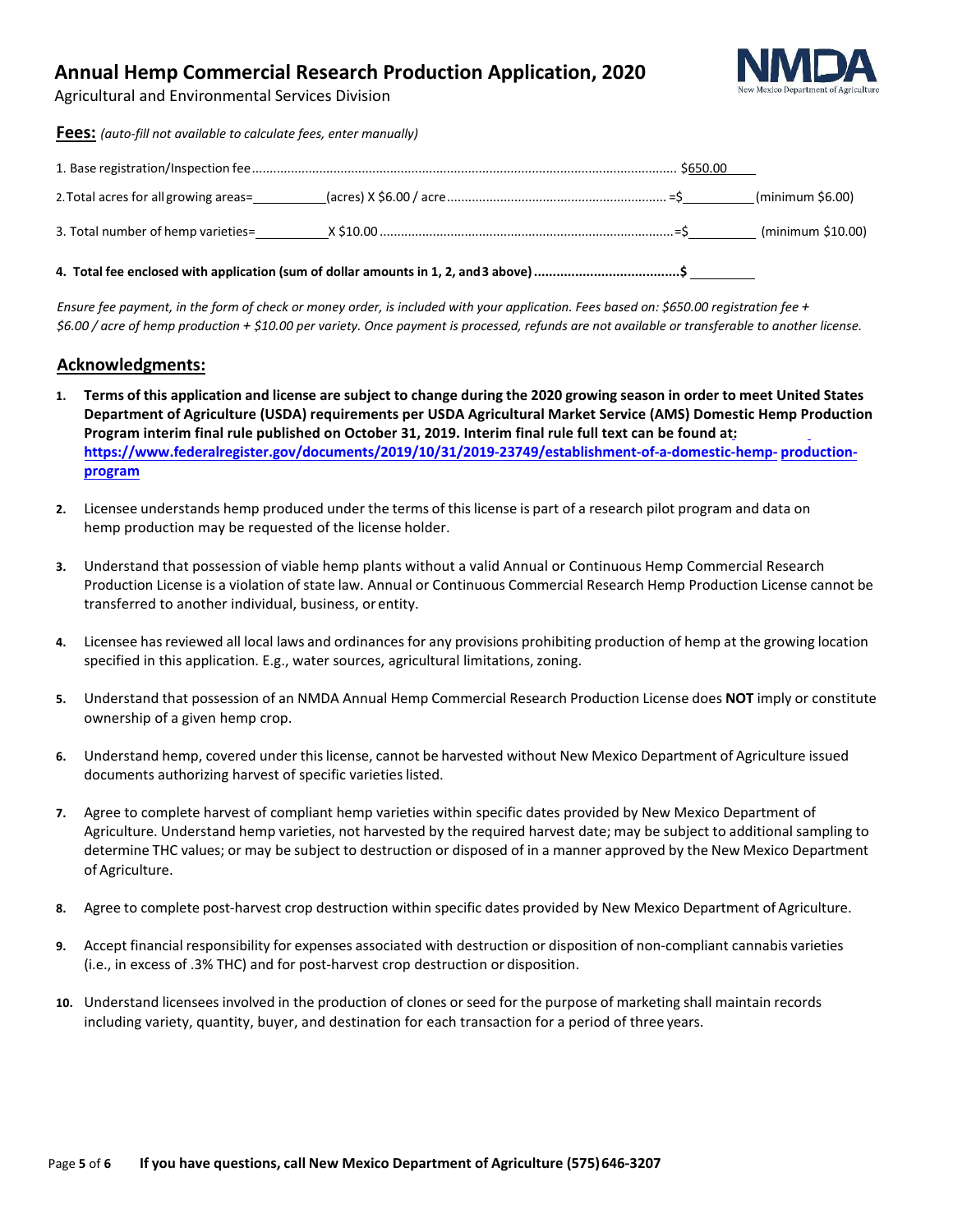

Agricultural and Environmental Services Division

#### **Acknowledgments continued:**

- **11.** Allow New Mexico Department of Agriculture staff accessto all hemp growing areas and relevant documents as determined by the department.
- **12.** Understand licensee is required to remove plant/tissue samples, under the oversight of New Mexico Department of Agriculture staff, and licensee is responsible for the delivery of samples to a New Mexico Department of Agriculture approved laboratory for the purpose of determining THC levels (post decarboxylation) prior to harvest.
- **13.** Understand licensee shall be responsible for additional charges associated with addressing noncompliant issues incurred by New Mexico Department of Agriculture.
- **14.** Understand specific data contained within this application may be subject to release under the Inspection of Public Records Act and may be shared with other state or federal agencies, including law enforcement. Applicants will be screened for compliance to New Mexico's Child Support Enforcement requirements and federal background check requirements.
- **15.** Understand copies of any information related to the production of hemp at this location may be provided to the landowner upon request.
- **16.** Licensee has reviewed and understands regulations contained within the Hemp Cultivation Rule and violations of regulations or policies may result in crop destruction, license suspension, or license revocation.
- **17.** Licensee shall check with their local Farm Service Agency (FSA) office for hemp crop reporting requirements.

Signature below acknowledges the following: applicant has provided accurate and complete information; has reviewed and agrees to statements contained under the Acknowledgments section; provides New Mexico Department of Agriculture authorization to conduct or obtain information related to background checks regarding possible criminal convictions that may preclude the issuance of a Annual Hemp Commercial Research Production License.

| <b>APPLICATION CHECK LIST</b><br>$\bullet$ |                                                                                         |  |  |  |  |  |
|--------------------------------------------|-----------------------------------------------------------------------------------------|--|--|--|--|--|
| $\circ$                                    | GPS Coordinates are in decimal degree format. Make sure coordinates line upwith         |  |  |  |  |  |
|                                            | exact growing area location.                                                            |  |  |  |  |  |
| $\circ$                                    | Growing area sketch/map completed on provided page or attached to application.          |  |  |  |  |  |
| $\circ$                                    | $\Box$ Completed landowner affidavit form attached (if needed).                         |  |  |  |  |  |
| $\circ$                                    | Completed New Mexico Department of Public Safety background check a ttached.<br>$\perp$ |  |  |  |  |  |
| $\circ$                                    | $\Box$ Check or money order for correct fee total attached. Double check your fee       |  |  |  |  |  |
|                                            | calculations, payment for too little OR too much will not be processed.                 |  |  |  |  |  |
| $\circ$                                    | Note: If also applying for nursery license, please submit a separate check or money     |  |  |  |  |  |
|                                            | order with nursery application with appropriate fees.                                   |  |  |  |  |  |

**Signature: Date:**

-Do not utilize electronic signature; print, sign, date, and mail -Incomplete applications, including incorrect fee, will be returned -Ensure appropriate fee is enclosed with your application